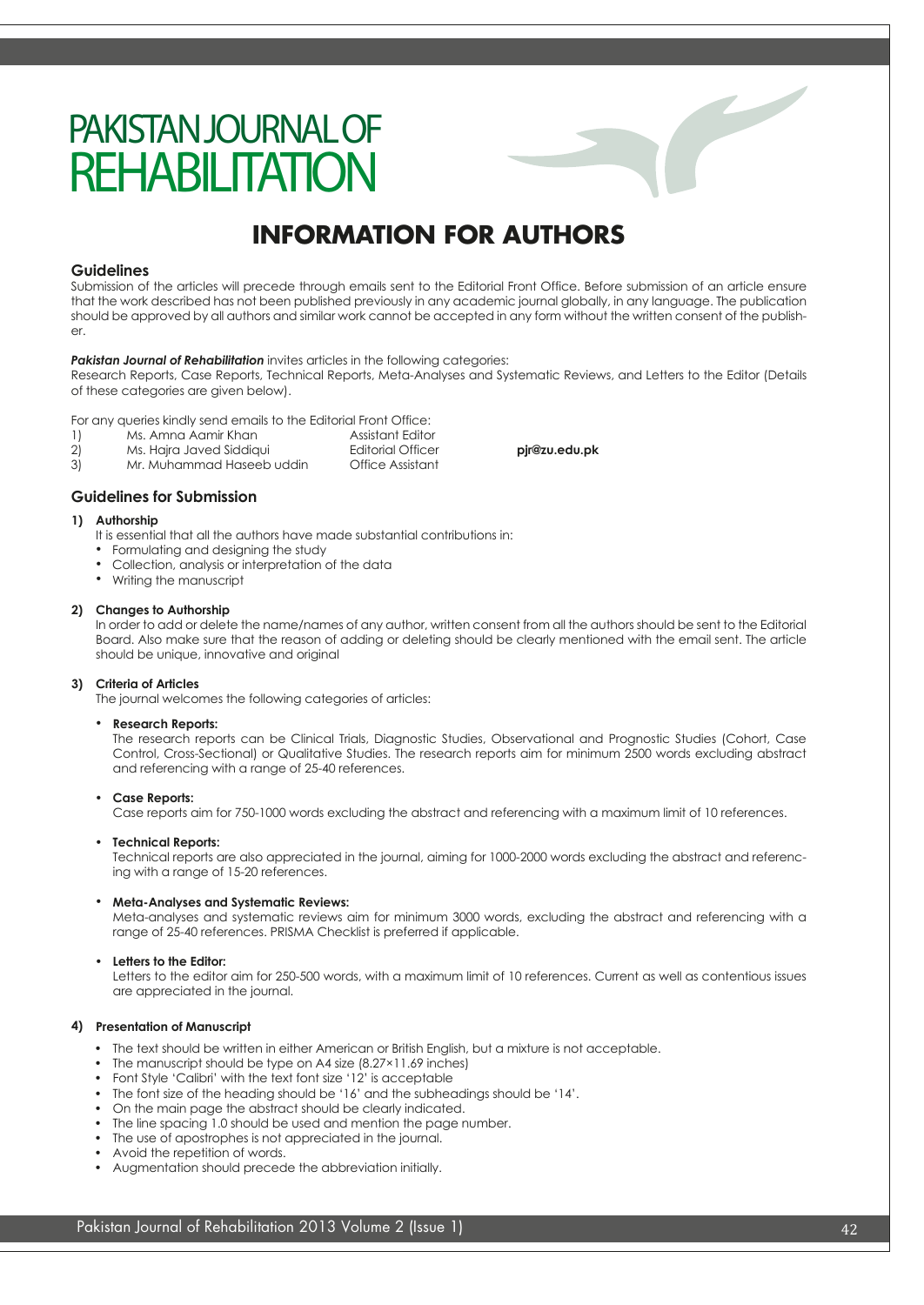- Numerical values should be present only up to 2 decimal places, e.g. 0.093 should be written as 0.09.
- The alignment of the manuscript should be 'Justified'. •
- Ensure that each new paragraph is clearly indicated, by adding single line space before new paragraph.
- The tables and figures should be clearly defined and labeled.

### **Title Page 5)**

The title page should contain the following contents in given order:

- **Title:** 
	- Title should be clear, concise with a limit of 150 characters. Abbreviations are not appreciated in the title.

### • **Author Names:**

Authors' complete name, designation, institution, email and their corresponding address should be given in the sequence of their authorship.

#### • **Word Count:**

The word count of the article should be mentioned, excluding the abstract, tables and references.

#### **Abstract 6)**

A comprehensive abstract is appreciated for the article. It includes either Structured or Unstructured Abstract. The words limit is given below:

- Structured Abstract: 200 words
- Unstructured Abstract: 250 words

### **Preferred Sub-Headings for Structured Abstract:**

- **Objectives**
- Study Design and Sampling Techniques
- Study Settings & Participants
- Interventions / Data Collection Tools
- Outcome Measures (if applicable)
- Results
- Conclusions

### **7) Keywords**

After the abstract 6-8 keywords are appreciated. These words should be Medical Subject Heading (MeSH) and reflect the topic of the article.

#### **8) Introduction**

It should briefly describe the study moving from a broad perspective to a narrow one. It should include background and literature reviews about the topic. Relevant references are appreciated. Always remember to mention the purpose of the study. Clearly mention the objectives of the study. Provide operational definitions of terminologies where required.

#### **8) Methodology**

Mention all the components of methodology including study design, study settings, duration, sampling method, inclusion and exclusion criteria and apparatus/tools/intervention. Mention clearly the procedure and the follow-up of the study. Always mention the implemented statistical test and the reasons of application.

### **Questionnaires**

When mentioning about the questionnaire, the format of survey and the questions included in the questionnaire should be given.

### **10) Ethical Concerns**

The approvals are required from the Ethics Committee of the Board of the Universities or Hospitals or the place where the data is collected. Ensure that the anonymity of the participants should be maintained. Personal information is not appreciated.

### **11) Results**

Present the results in logical sequence in the text as well as tables. Results should be specific and interpret all variables providing the evidence of the study.

### **12) Outcome Measures**

The primary as well as secondary outcome measures should be given, including the details of the validity and reliability.

### **13) Discussion**

Start the discussion with the summary of major findings. Relate the study with previous researches by giving comprehensive review of literature and show results favorable/contrast with previous work. Always mention the drop outs of the study as well as outliers found.

### **14) Conclusion**

It should highlight the essential points learned from the study in a summarized paragraph including 3-4 sentences.